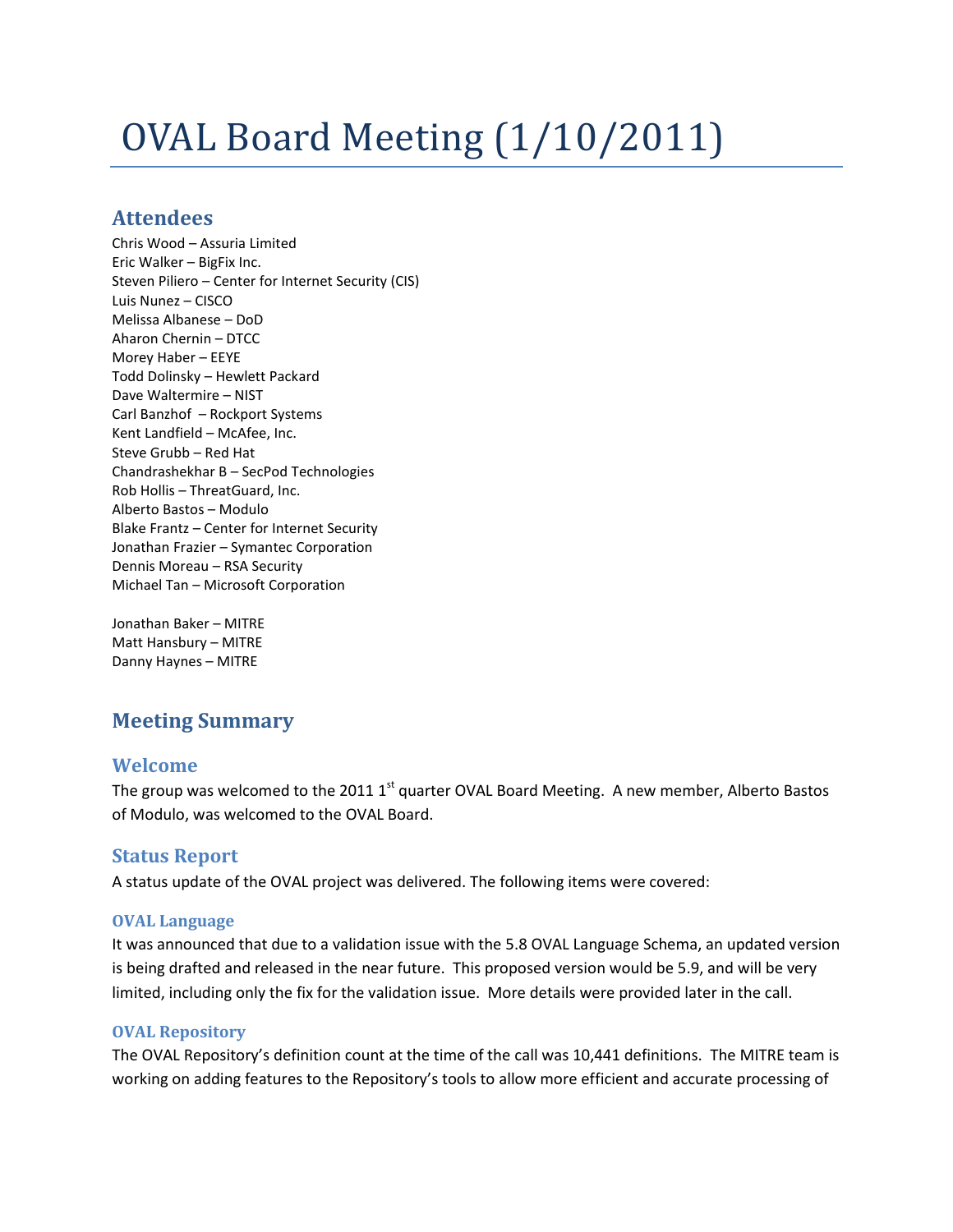submissions. This work will be completed in the next few weeks. Once complete, the team will review the next set of tasks, including a fix for a much discussed "least version" for the Repository content.

#### **OVAL Interpreter**

The OVAL Interpreter team has completed support for the Microsoft SharePoint schema. It has also added support for the sol-def:isainfo\_test and is currently adding support for the sol-def:patch54\_test.

Additionally, there has been research on how to correctly deal with running the OVAL Interpreter on 64 bit Windows due to registry and file system redirection. On 64-bit Windows, portions of the registry and file system are separated into two distinct logical views: one for 32-bit applications and another for 64 bit applications. Any calls are then redirected to the appropriate view depending on if the application, making the call, is a 32-bit or 64-bit application. As a result, the 32-bit OVAL Interpreter cannot view information in the 64-bit view. Several proposals have been made, and they will be presented on the oval-developer-list where discussion can continue and it can be determined how best to proceed.

Lastly, due to licensing issues, research has also been undertaken to determine the most appropriate crypto library to use for the OVAL Interpreter. We have recently looked into the Crypto++ Library [\(http://www.cryptopp.com/\)](http://www.cryptopp.com/) and determined that it could work as an alternative to OpenSSL and Libgcrypt. However, we have not yet decided what the best solution will be for the OVAL Interpreter moving forward.

#### **OVAL Adoption**

The Adoption program currently has 22 organizations and 30 products that have completed OVAL Adoption declarations. Additionally, there are now 5 additional repositories of OVAL content linked from the Repository web page, all of which are hosted by companies that have participated in the OVAL Adoption Program and provide a set of definitions to the public.

Also, there will be a MITRE-hosted Developer Days the week of June  $14<sup>th</sup>$  at the MITRE Bedford site.

# **OVAL Language Specification Status**

Since the IT Security Automation Conference, the OVAL team at MITRE has been working on developing a specification for the OVAL Language. The progress so far includes re-factoring the use cases that are currently found on the web site to better describe the cases for which OVAL is relevant. Also, the OVAL Language requirements have been reworked to reflect the updates in the use cases and expanded. Lastly, work has begun on the data model part of the specification.

Upon completion of the initial draft of the OVAL Language Specification, it will be sent out to the community for comment. Once this specification is complete, it will make it easier for individuals interested in learning about OVAL to begin their discovery of the language. Additionally, it will allow the OVAL team to better communicate how the language is built.

# **Release Planning**

During this part of the call two future releases were discussed and rough timelines were outlined.